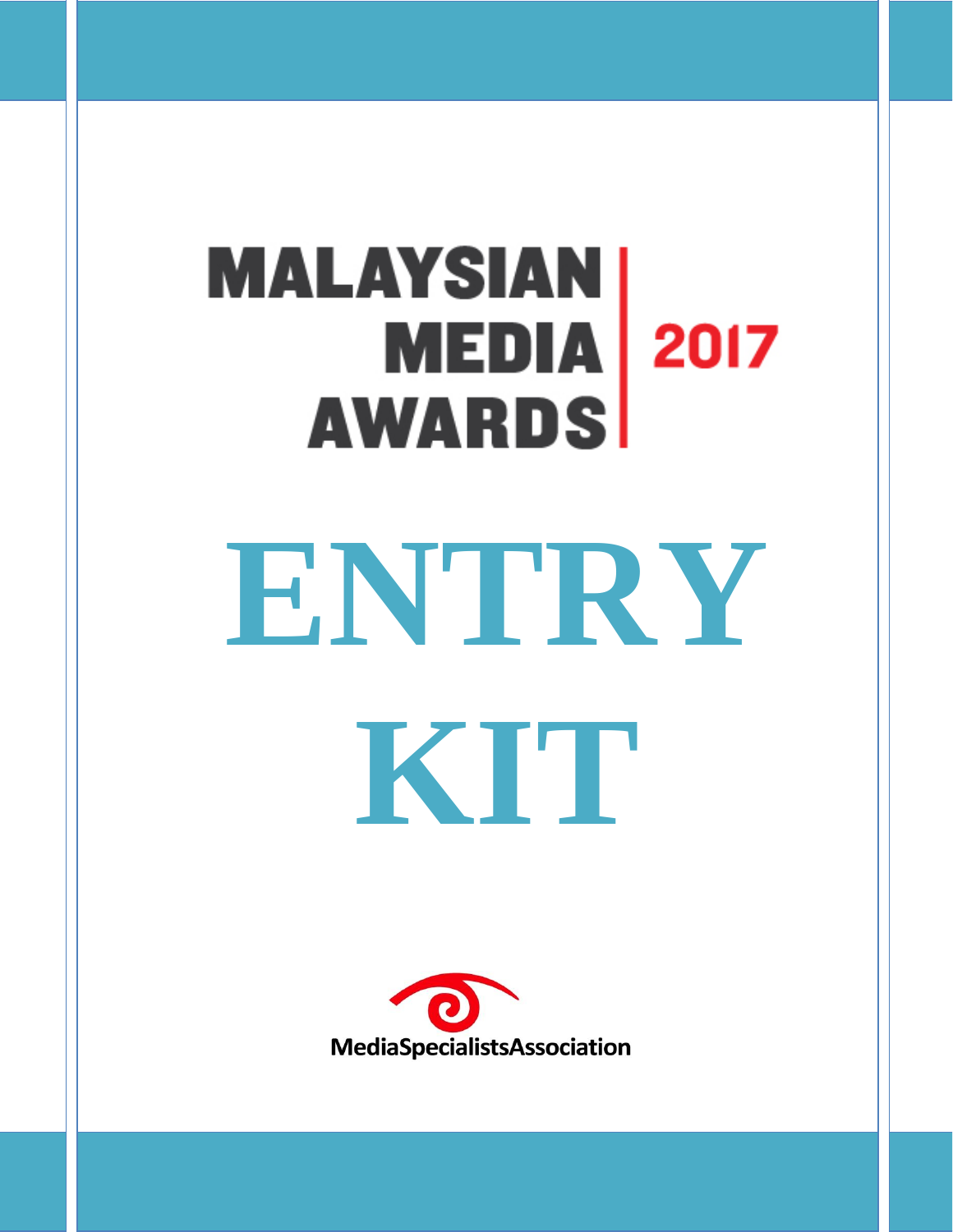

# **MALAYSIAN MEDIA AWARDS 2017 – CALL FOR ENTRIES**

A single campaign can consist of different media platforms (e.g. Television, Radio, Newspapers, Digital, etc.) which can be entered into a maximum of three categories. However, you must provide a separate entry form and set of materials for EACH individual entry. You are strongly advised to adapt your written submission to specifically fit the category you are entering. **Entry submissions are limited to 42 per agency.** 

There are **14 Categories** in the award show competition. Your entry will be judged specifically on how well the medium/specialist was used.

| <b>Best use of (mediums):</b> |                                                  |                  | <b>Specialist Categories (tactics):</b>                     |  |
|-------------------------------|--------------------------------------------------|------------------|-------------------------------------------------------------|--|
| M <sub>01</sub>               | Video (Television/Cinema Screen/<br>Multiscreen) | <b>S01</b>       | Small Budget (under RM100,000) -<br><b>Excludes Digital</b> |  |
| M <sub>02</sub>               | Digital (online/interactive/mobile)              | S <sub>0</sub> 2 | <b>Digital Performance Strategy</b>                         |  |
| M <sub>03</sub>               | Out of Home Media/POS Media                      | S <sub>03</sub>  | Creative Use of Data                                        |  |
| M <sub>04</sub>               | <b>ABC</b> Audited Newspapers/<br>Magazines      | S <sub>04</sub>  | Best use of Technology                                      |  |
| M <sub>05</sub>               | Audio (including Radio)                          | S <sub>05</sub>  | Campaign that drive Commerce                                |  |
| M06                           | <b>Activation/Events</b>                         | S <sub>06</sub>  | <b>Best Use of Branded Content</b>                          |  |
| M <sub>07</sub>               | Social Media/Influencers                         | <b>S07</b>       | Best Integrated Media Campaign                              |  |

The following submissions are **not allowed** to enter for multiple award categories:

Exception 1: Entries into Best Use of Branded Content cannot be entered into any other media category. E.g. A TV Branded Content cannot be entered under Best Use of Video (Television/ Cinema Screen/ Multiscreen) / E.g. A Newspaper Branded Content cannot be entered under Best Use of ABC Audited Newspapers/Magazines.

Exception 2: Entries into the Best Use of Small Budget (under RM100,000) – Excludes Digital and must be campaigns that ran on a single medium. It must not be a campaign of multiple media which are also entered into different categories.

Exception 3: Entries into 'Campaign that drive Commerce' cannot be entered into Digital Performance Strategy and vice-versa.

Exception 4: Entries into Best use of Social Media/Influencers cannot be entered into Best Use of Digital (online/interactive/mobile)

Exception 5: Entries into the Best use of Out of Home Media/POS Media cannot be entered into Best Use of Activation/Events.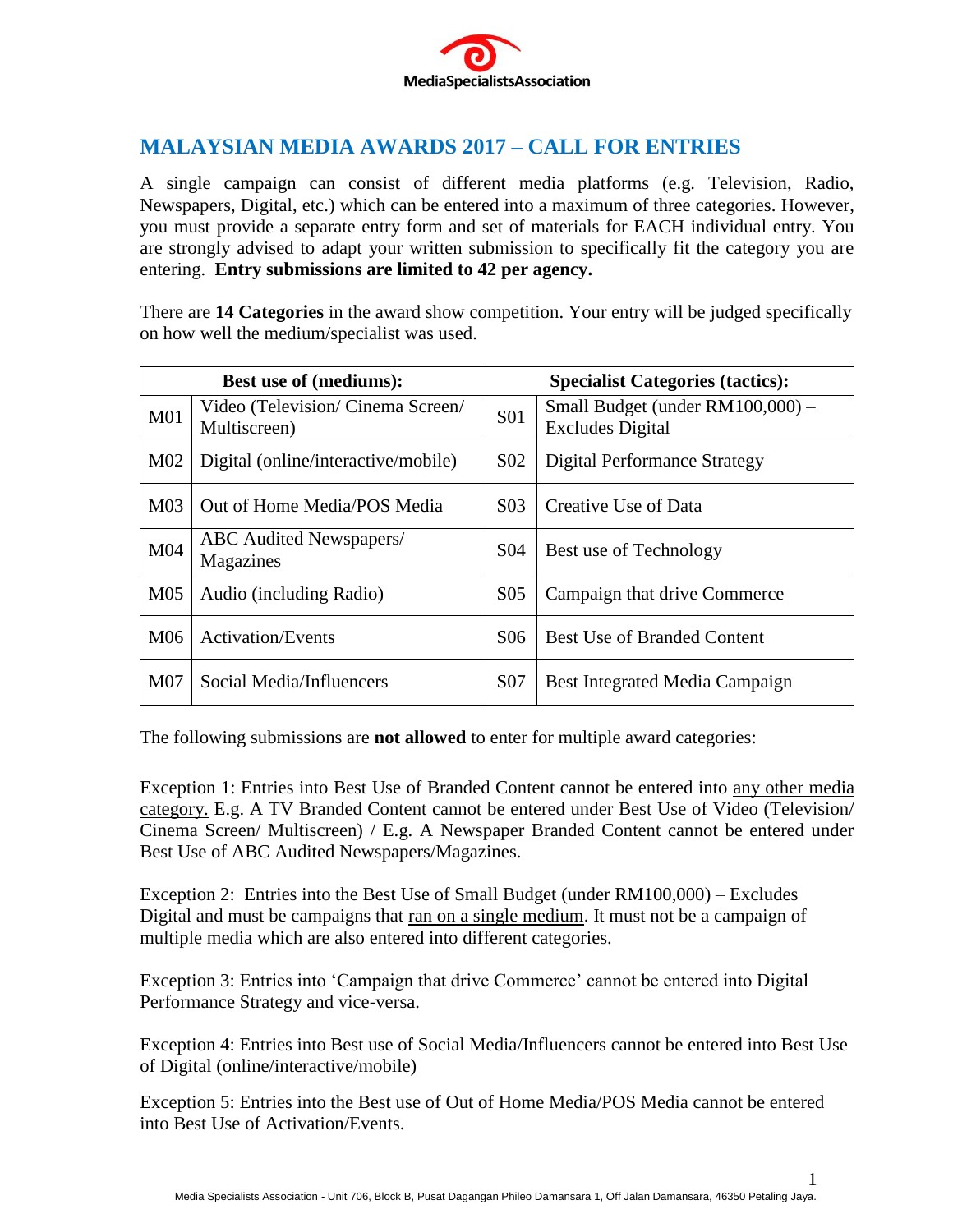

## **M01: Best Use of Video (Television/ Cinema/ Multiscreen)**

This entry should best leverage TV or a Cinema screen and its existing assets for brand building/ promotion, using varied solutions such as innovative scheduling strategy, implied product endorsement, contextual advertising, unbranded bespoke content (Public Service Announcements), advertorials, segment 'takeover', etc. Multi-screen campaigns can be entered in this category provided TV and/or Cinema is a part of the mix.

## **M02: Best Use of Digital (online/interactive/mobile)**

Entry will be judged on innovative media strategies delivered through digital platforms such as websites, microsites, mobile WAP sites, emails, video platforms, online games, virtual worlds, networked OOH digital screens etc. using solutions such as consumer generated content, screensavers, interactive videos, widgets, apps, SMS, MMS, Bluetooth/ NFC, instant messaging, etc. Entry is only qualified if the campaign is executed by the agency's in-house resources.

**NOTE:** A solution which is executed primarily through a social network should be entered under Best Use of Social Media/Influencers.

#### **M03: Best Use of Out of Home Media/POS Media**

Out of Home includes traditional billboards, poster sites, bus shelters, transits, powerscreen, ambient (OOH digital screen, digital screens in buildings/ lifts/ malls, ambient displays in cinemas/ malls/ retail outlets) etc. The entry will be judged on the innovative usage of the media and **not** the creative.

Entry that demonstrate innovative and effective usage of an existing point of sale touch points within reach of any trade environment, to influence purchasing decision and not a created (temporary) POS platform. **This category excludes any exclusive digital purchase platforms.** POS Media includes any medium specifically used in a pre-existing retail environment such as Vending Machines, Supermarket, 7-eleven, department store, standalone store, store in a mall, etc.

#### **M04: Best Use of ABC Audited Newspapers/ Magazines**

Entry will be judged on the most strategic use of the print medium (newspapers and/or magazines) and its diversified properties such as online and mobile device editions. The campaign must have appeared in at least one ABC-audited publication (see Appendix 1 for the list of ABC-audited publications).

**NOTE:** An entry which has appeared only in an online/ mobile edition should be submitted under Best Use of Digital (online/interactive/mobile).

## **M05: Best Use of Audio (including Radio)**

Entries are judged on the most strategic use of radio and its associated assets. Radio is defined as any transmission (terrestrial, satellite, mobile or digital) delivering primarily audio content.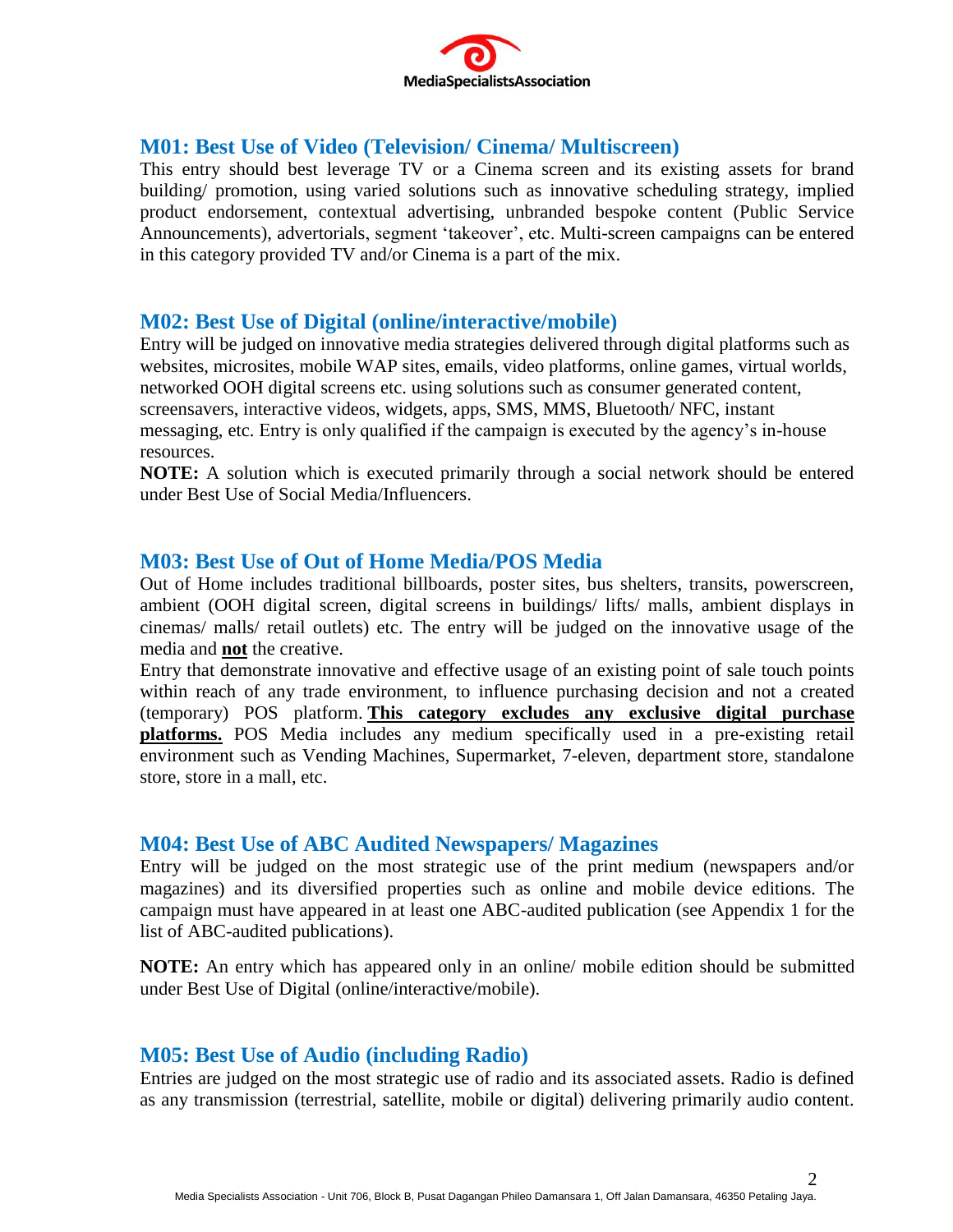

This includes digital radio, online radio, podcasts, etc. The entry can be for an execution purely on a digital platform, as the primary properties of audio delivery do not change

## **M06: Best Use of Activation/Events**

Entry that demonstrates the most effective ground-level solution to create **physical consumer engagement** used for the purpose of brand building, trial-generation, sampling, exhibition, demonstration, recruitment of customers, etc. of a product/service. Entries that leverage on **existing media properties/content** on any media channel to build brand values, drive sales or engagement with consumers can also be included in this section.

Results should be measurable. Entry is only qualified if the cost of the project is reflected in your company billing directly to the client while execution is done via your own activation division/ external 3<sup>rd</sup> party/media partner. This would mean your agency is the lead agency for the activation/events.

**NOTE:** The definition of Activation includes a created/temporary POS platform such as Jom Heboh, Mobile truck, promoters selling on the street, a roadshow at office lobby area, etc.

**NOTE:** Activation taking place in the foyer or seating area of a cinema theatre/ multiplex will be included in this category.

**NOTE:** Activation taking place in a mall's common area will be included in this category even if it is for a retail store which has a permanent presence in the mall.

**You are required to provide the supporting material, e.g. your agency billing documentation (invoice/contract) to client that indicated the activation cost element.**

#### **M07: Best Use of Social Media/Influencers**

Entry that demonstrates how it actively uses the social media platforms and/or influencers to generate conversations, amplify brand message, build brand equity or deliver sales. The entry needs to provide metrics for measuring the impact of this activity from the interest generated by followers inside & outside of the platform to achieve the marketing objectives beyond simply the viral reach of the campaign.

**NOTE**: A solution entered under this category cannot be entered again under Best Use of Digital (online/interactive/mobile).

#### **S01: Small Budget (under RM100,000) – Excludes Digital**

Entries will be judged on the most effective (highest ROI) and strategic (best brand's relevance fit) solution. Entries (for newspapers and magazines specifically) in Best Use of Small Budget must have appeared in at least one ABC-audited publication (see Appendix 1 for the list of ABC-audited publications).

**NOTE**: Media and production investment for each entry MUST NOT exceed RM 100,000 per campaign. Production cost includes printing materials, talent, production set-up cost for event,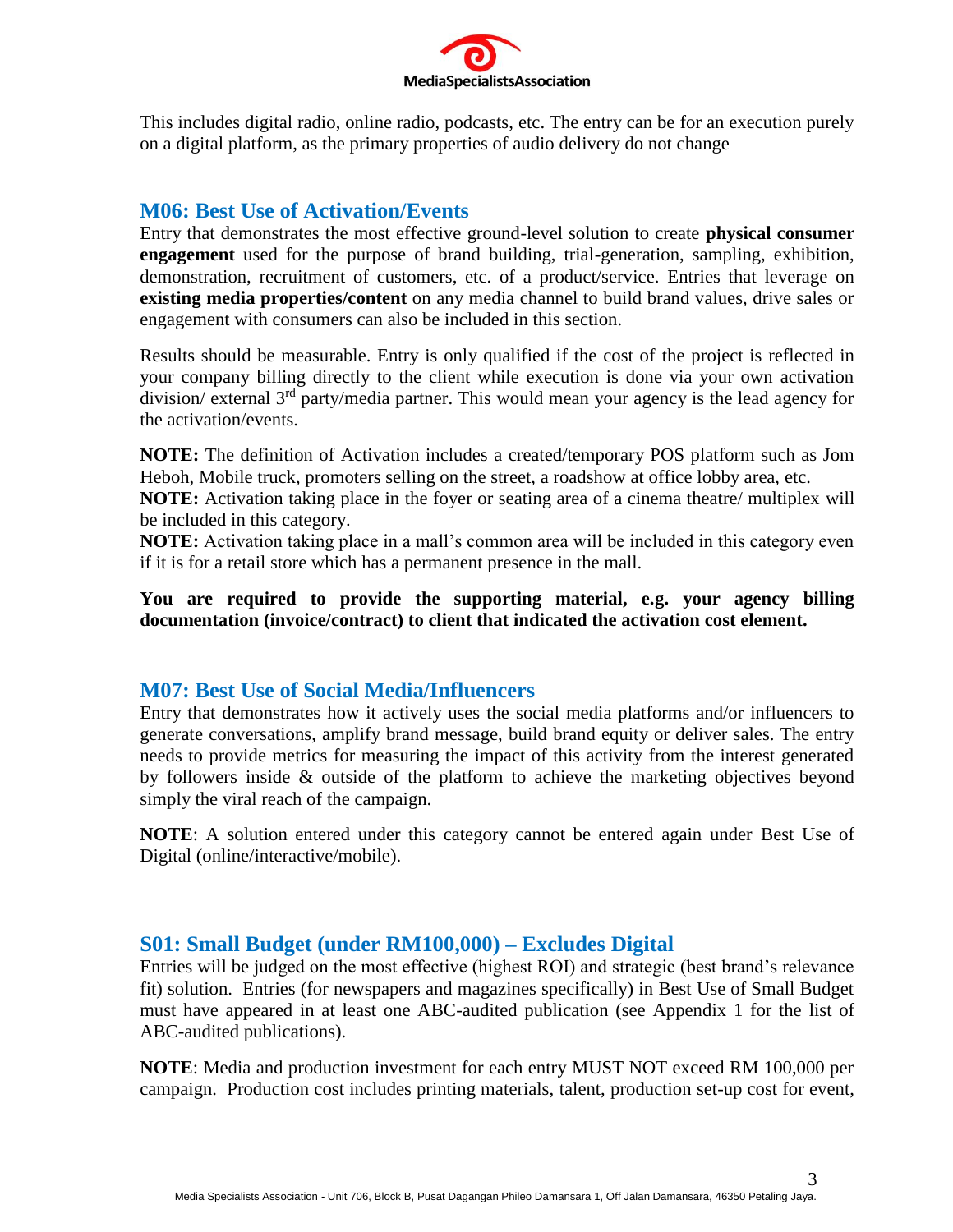

product barter value and other supporting materials' cost. The entry has to be a standalone campaign. It must not be a campaign that is part of a multi-media / integrated campaign.

#### **You are required to provide the supporting invoices for entry submitted under this category.**

## **S02: Digital Performance Strategy**

The practice of using the most efficient techniques of targeted marketing by choosing the right media platforms, distributing campaign budgets scientifically across these platforms, and implementing industry best practices around campaign set-up, creatives, bidding & targeting methods, which then work toward generating the most desired consumer actions reflecting key campaign objectives such as a sales, leads, registration, subscription or downloading an app, etc at the most economic cost per action achieved through continuous campaign optimization

**Further qualification requires cost for the project to be reflected in your company billing and to demonstrate it is executed via your own internal resource.**

## **S03: Creative Use of Data**

This category recognizes the creative use of data that drive not only creativity but marketing results. Campaigns under this category must clearly demonstrate how the campaign was enhanced or driven by the creative use, interpretation, analysis or application of data. Data must sit at the core of the idea and the results/impact must be clear and robust.

Some examples of creative use of data include: data that has been used to provide insights, used to monitor and improve the progress of the campaign, or where data has been used for segmentation and targeting or re-targeting for example. Judges are looking for data's positive impact on a specific campaign rather than a showcase of generic research or data resource.

#### **S04: Best Use of Technology**

Campaigns under this category must demonstrate how a brand has deployed a technology for its benefit. The deployment has to be such that it demonstrates the innovative nature of the technology used, how it has been applied to meet the objectives/challenges and showcases a seamless fit between the brand and the technology used.

#### **S05: Campaigns that drive Commerce**

Campaigns under this category recognize how innovative use of media has improved sales or have resulted in a physical action (traffic to store/test drive etc). Success should be evidenced by metrics such as lead conversion to sale, an increase in ROI, pre-post campaign stats etc. **NOTE:** A solution entered under this category cannot be entered again under Digital Performance Strategy.

4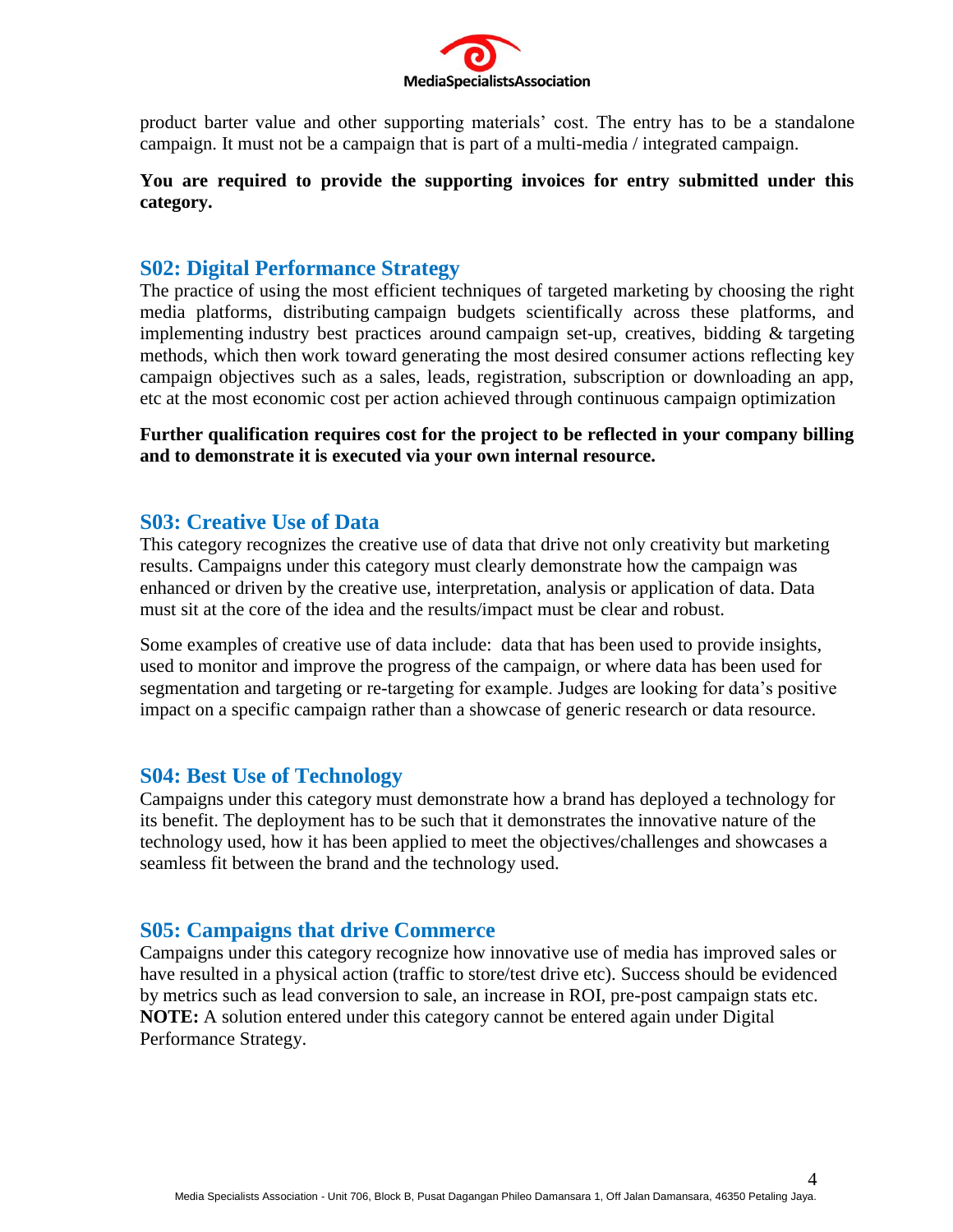

## **S06: Best Use of Branded Content**

This entry should demonstrate how a brand has successfully worked independently or in association with a content producer or a publisher to develop, create or co-create entertaining & engaging **bespoke content** for its audience on any media channel – including (but not restricted to) TV, website, apps, social networking and video sites, print vehicles, radio stations, feature films, etc. The primary task of the content should be audience entertainment/ education/ engagement, with the brand to be seamlessly integrated. It must be adapted to the local market using a local insight.

**NOTE**: A solution entered under this category cannot be entered again in its respective medium (e.g. a TV Branded Content cannot be entered under Best Use of Best Use of Video (Television/ Cinema/ Multiscreen)

## **S07: Best Integrated Media Campaign**

Entries in this category MUST show at least **3 different types** of media were used in a campaign. The recognized individual media platforms are as follows: -

- Out of Home/ POS
- Activation/Events
- Digital Performance Marketing
- ABC Audited Newspaper
- ABC Audited Magazine
- **•** Television
- Radio
- Cinema
- Digital (incl. Mobile/ Social/ Search)

**NOTE**: Definition of 3 media is a minimum of two (2) non-digital media + one (1) digital media. Therefore, digital plus social making up 2 media channels is not allowed.

Entries will be judged on how successfully they have integrated the chosen media throughout the campaign, and must demonstrate how well the different types complement and build on each other to communicate the brand's message.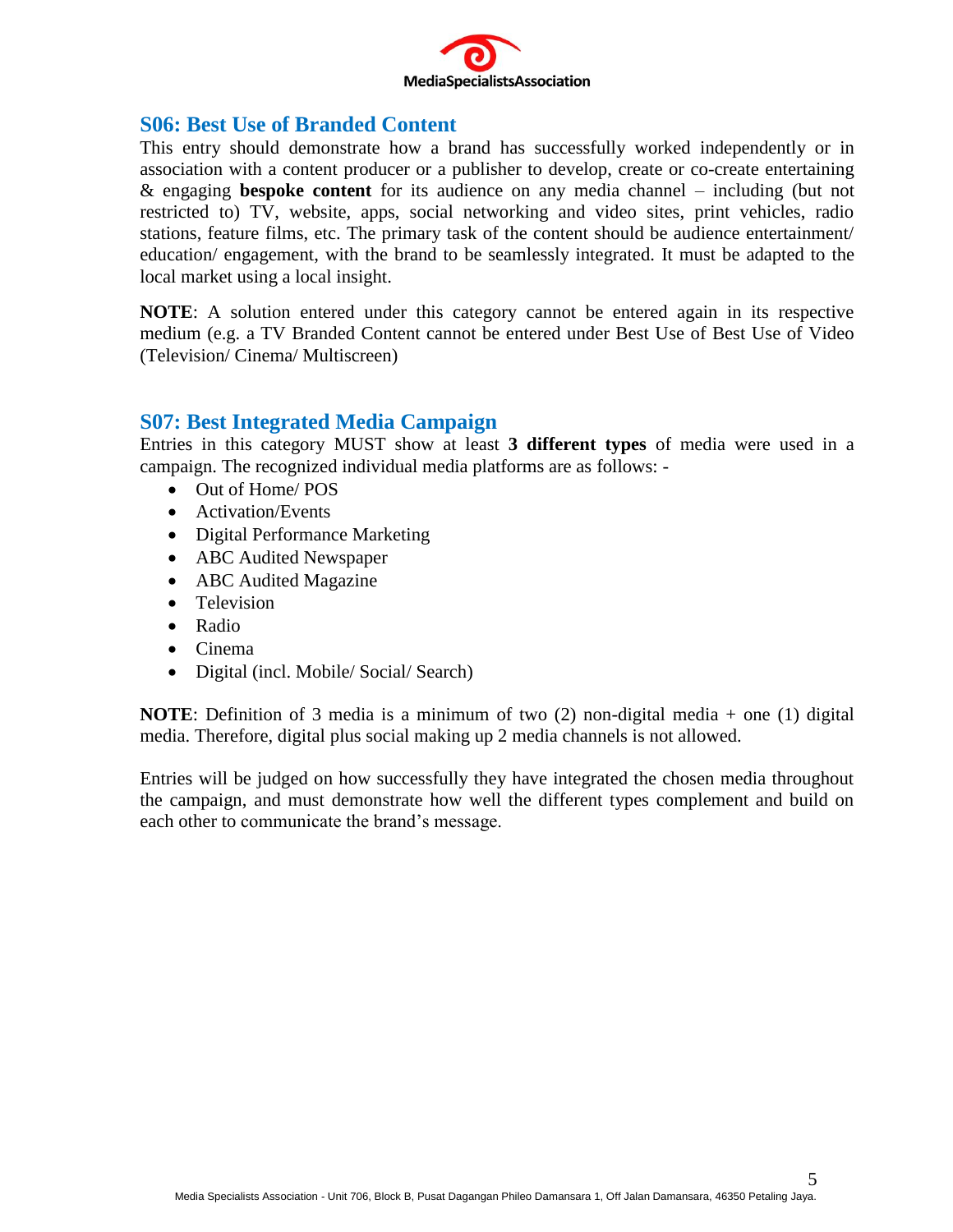

## **RULES**

By submitting an entry, you agree to be bound by the following conditions:

| A. Eligibility     | <b>E. Entry Requirements</b>              |
|--------------------|-------------------------------------------|
| <b>B.</b> Judging  | <b>F. Entry Submission Guidelines</b>     |
| C. Awards          | <b>G. Fee &amp; Submission of Entries</b> |
| <b>D.</b> Deadline | <b>H. Miscellaneous</b>                   |

# **A. Eligibility**

- 1. Only MSA members (Ordinary/Associate/Affiliate) whom have been a member for a minimum of 12 months are eligible to participate in this award.
- 2. Entries cannot be submitted without the prior permission of the advertiser/ owner of the rights of the advertisement.
- 3. All Media Solutions submitted must be designed for implementation/execution and must have been implemented/ executed for the first time between 1 January and 31 December 2016 in Malaysia.
- 4. All Media Solutions submitted must have been created within the context of a normal paying contract with a client.
- 5. All Media Solutions submitted must have originated from the agency entering the award. Award winners are subject to official objections and if upheld by MMA Organising Committee together with MSA President, awards can be withdrawn.
- 6. Entries in Best Use of ABC Audited Newspaper/Magazine (M04) and Best Use of Small Budget (S01) must have appeared in at least one ABC-audited publication (see Appendix 1 for the list of ABC-audited publications). The MMA Organising Committee reserves the right to request proof of media invoices from the ABC-audited publications to verify that the entry is legitimate.
- 7. All entry forms must be completed online at  $\frac{http://mma2017.mymsa.org/}{http://mma2017.mymsa.org/}$
- 8. An entry sent online will not be considered complete until the required material and fee has been paid and arrives at the MSA office.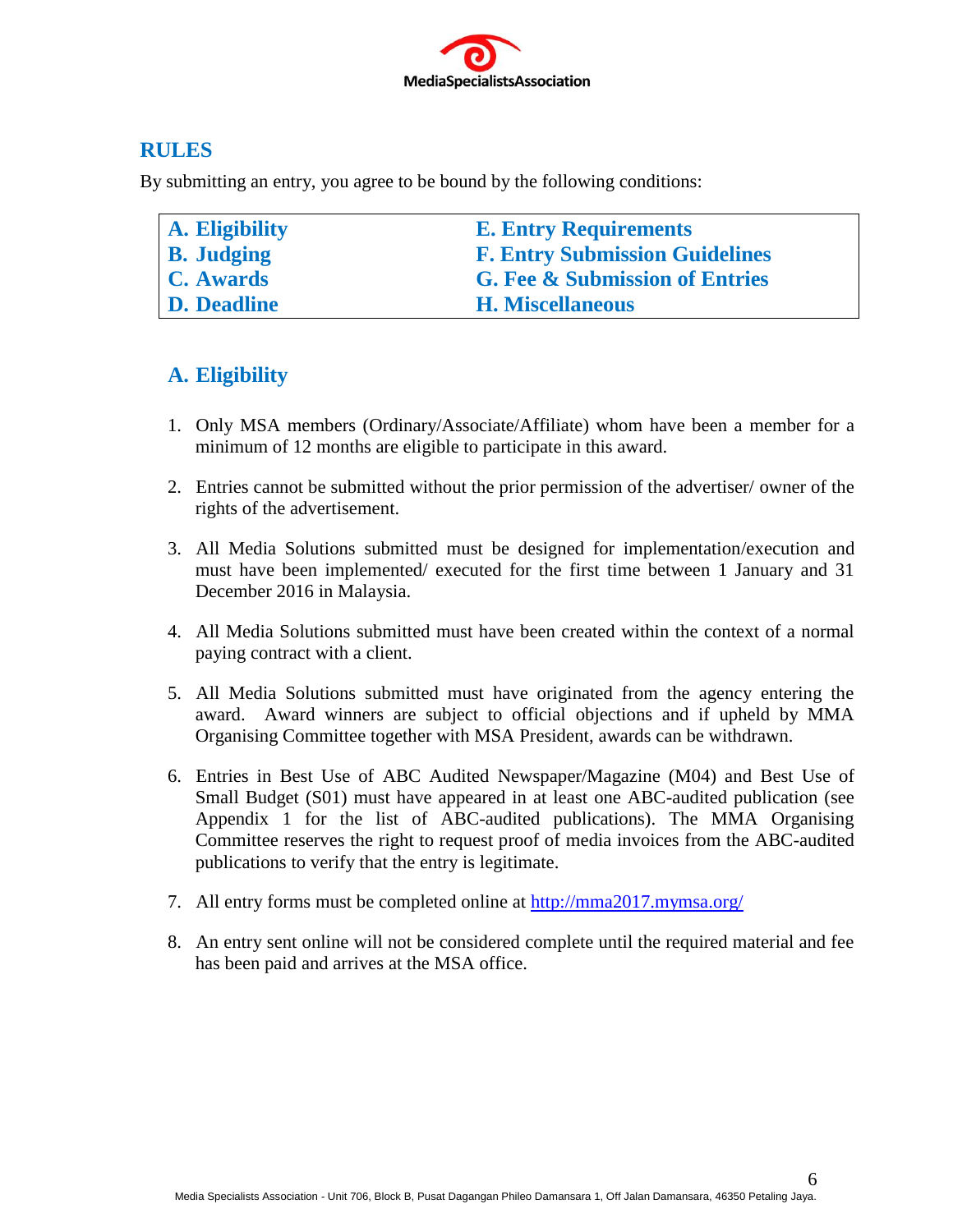

# **B. Judging**

The award winning entries will be selected by an independent Jury. The Jury's voting will be based on 3 criteria, listed below:

- Insight, Strategy and the idea  $: 40\%$
- Media Execution : 30%
- Results and Effectiveness : 30%

The shortlist is decided by a first round of voting. A computerized voting system selects the highest votes given in each category.

At all voting stages, a judge's vote will not be counted for any entry submitted by his or her own company(ies). The decision of the Jury in all matters relating to the awarding of Awards will be final and binding.

## **C. Awards**

The awards are as follows:

**1. Category Winner:**

The trophy will be awarded to the Gold winner of each category. Silver and Bronze awards will be awarded to runner-up and third place of each category. Finalist certificates will be awarded to all entries making into the Jury shortlist.

#### **2. The Grand Prix:**

The Grand Prix trophy will be awarded by the Jury to the best overall entry.

#### **3. The Agency of the Year**

The trophy will be awarded to the agency with the highest accumulated points scored from all categories.

|               | Category M01 – M07 & S01 – S06 | <b>Category S07</b> |          |
|---------------|--------------------------------|---------------------|----------|
| Gold          | 3 points                       | Gold                | 6 points |
| Silver        | 2 points                       | Silver              | 4 points |
| <b>Bronze</b> | point                          | <b>Bronze</b>       | 2 points |

#### **The points awarded are:**

#### **4. Category Certificates:**

The Jury will award Gold, Silver or Bronze certificates in each category for entries judged to be deserving of these honours. These awards will be given to entrant companies.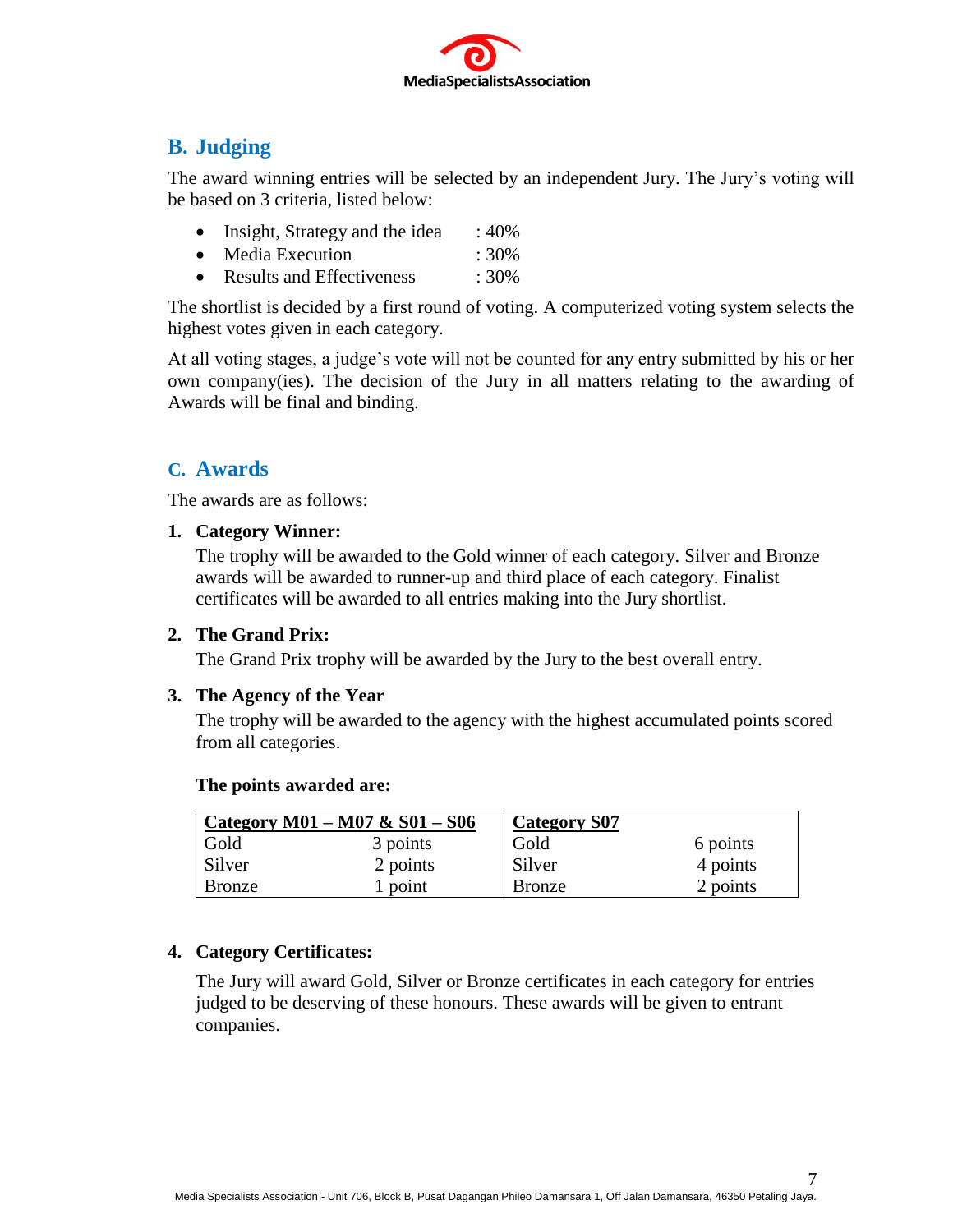

## **D. Entry Deadline – 24 March 2017**

All materials, documentations and payment must be received at the MSA Secretariat by 5.00pm on 24 March 2017 (Friday). Late submission till 5.00 pm on 31 March 2017 (Friday) is allowed. However, a late fee will be imposed.

## **E. Entry Requirements**

- 1. Only one party may submit an entry and this is to be agreed in advance between the parties concerned.
- 2. All entries must relate either to an advertisement or to one single advertising campaign. Entries relating to more than one advertising campaign (even if promoting the same product), must be entered individually and paid for as separate entries.
- 3. A Media Solution may be entered into up to three categories . However, in this case, you must provide a separate entry form and set of materials for each entry. If a single entry is entered more than once it is highly recommended that the presentation of each is tailored/adapted to highlight the elements most relevant to the chosen categories.
- 4. All entries must be acknowledged and approved by the client with a sign off on the hardcopy submission form. The Malaysian Media Awards organizing committee may contact the client for questions relating to the entry. Any entries submitted without the client sign off will be disqualified.
- 5. All entry forms must be completed online at <http://mma2017.mymsa.org/> Please note that entries completed online will not be considered a complete entry until all the relevant entry materials, client sign offs and fees have been received at the MSA office.
- 6. Please check carefully the credits you have entered. If you are short-listed or are a winner, these credits will be typed on the certificate as you have typed them. Any amendments will incur administrative costs.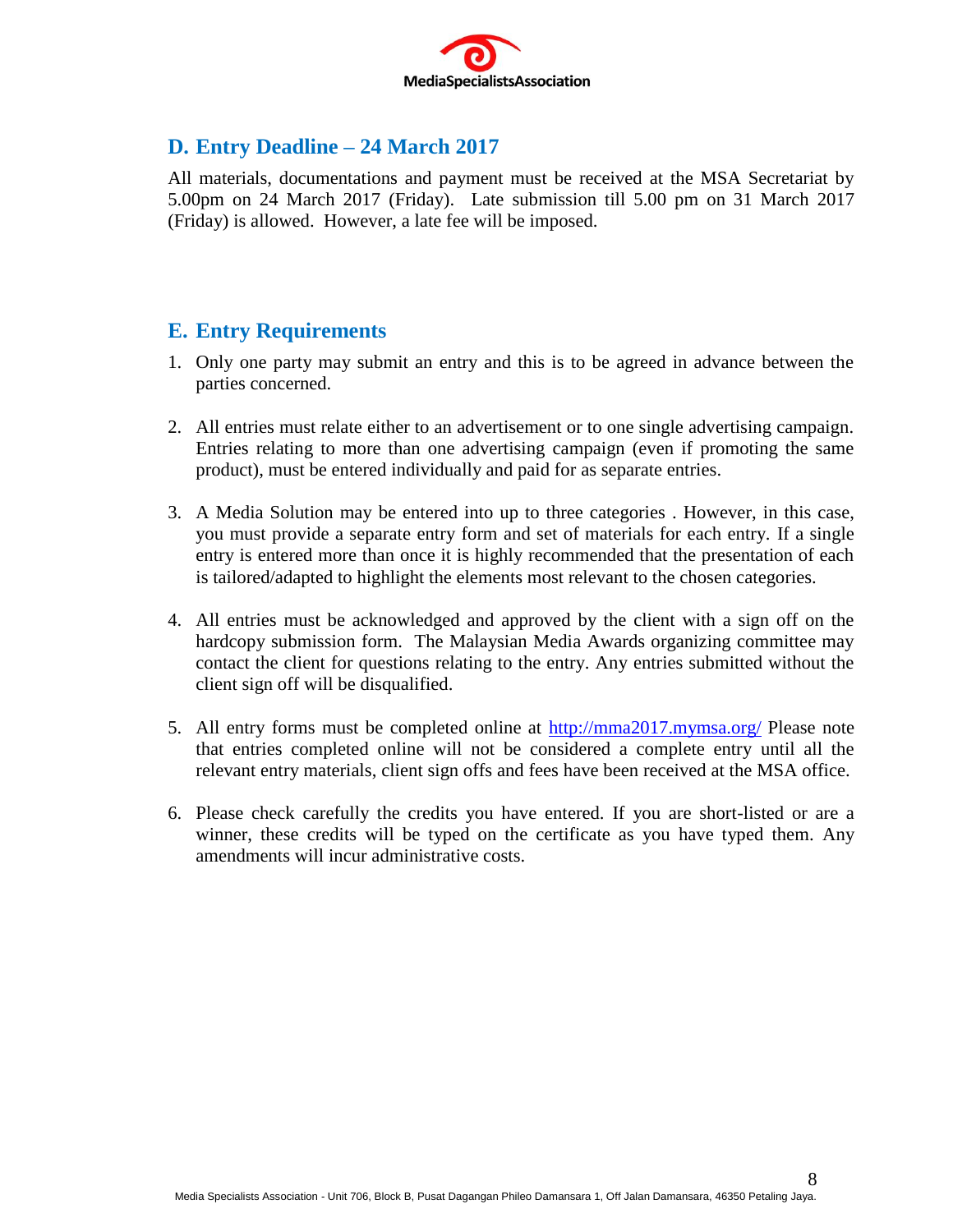

## **F. Entry Submission Guidelines**

1. There are two parts to a submission of an entry to be completed:

## **ROUND 1: Online submission + Hardcopy submission ROUND 2: Finalist submission – only applicable to shortlisted entries**

- 2. The online submission will be used by the Jury for the short listing of finalists.
- 3. The finalist submission will be used by the Jury for the final judging.

#### **ROUND 1**

#### **Online Submission Guidelines**

- Register for an account at www.mymsa.org/mma2017 and you will receive an email to confirm your registration. Each agency will only be given one account for all entries.
- After confirming your registration you may login to begin adding entries
- Please note entry submissions are limited to 42 per agency
- For each entry, you are required to submit/upload the following online:
	- a) Information of your company
	- b) Information of your entry and the credit list
	- c) Information of your Client involved who has authorized the submission of this entry.

**NOTE:** The client sign off will be required for the hardcopy submission only.

d) Mandatory Entry Write-Up

All entrants must complete the mandatory entry write-up online. Your write-up should not exceed 300 words across all 4 sections for categories M01 to M07 and S01 to S06.

For category S07- Best Integrated Media Campaign, your writeup should not exceed 500words

Non-compliance will result in disqualification.

In order to help the word count, proper nouns for example – 'Kuala Lumpur' should be written as 'KualaLumpur' to be counted as one word. Brand names could also be written in this way to be counted as one word. Hyphens are not allowed.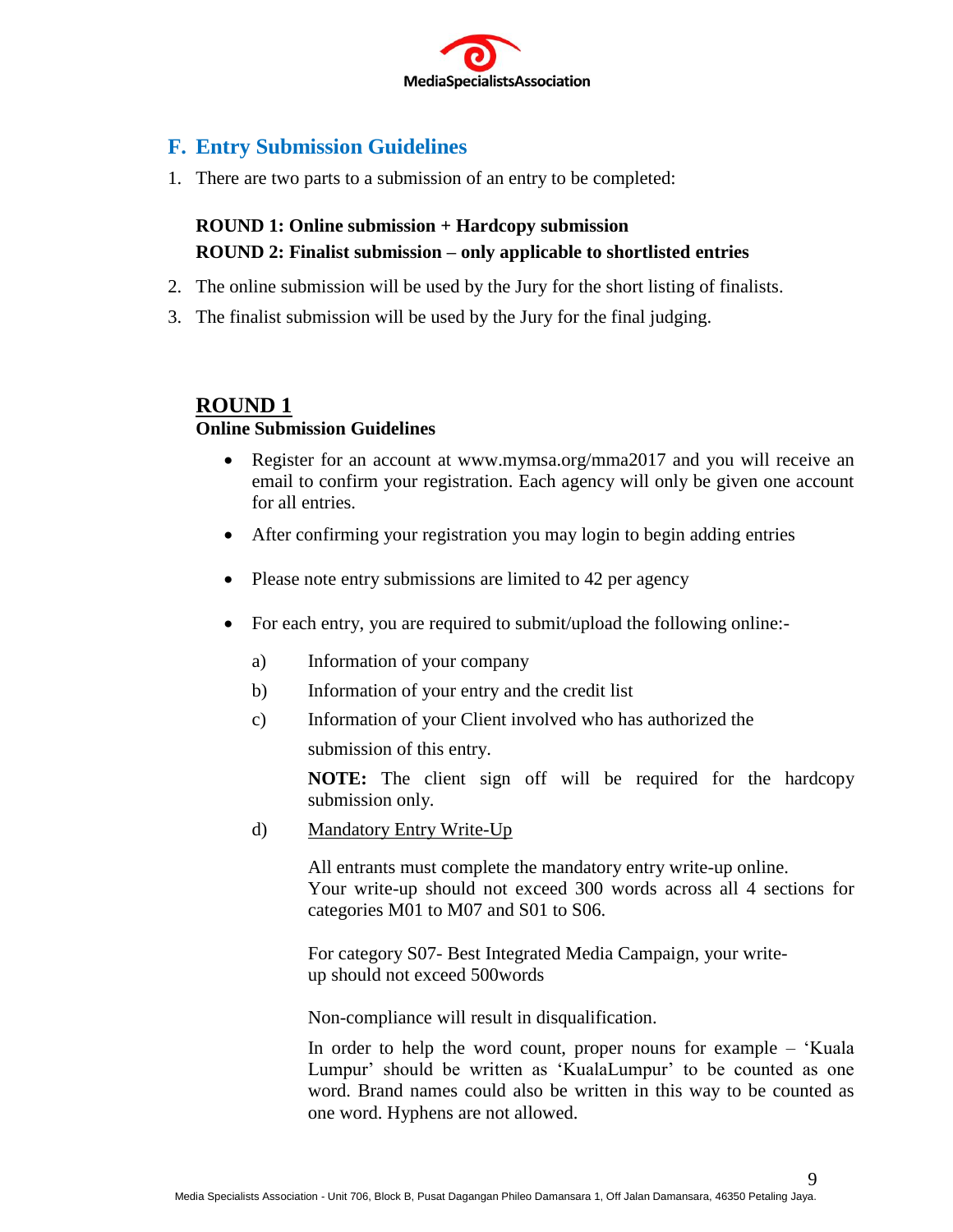

The entry write-up is divided into four sections:

- **(i) The Challenge** 
	- Please state primary objectives, goals and challenges for the entry

#### **(ii) Insight, Strategy and the Idea**

- Explain the insight you built your solution on, and the idea/s that formed the solution
- **(iii) Media Execution** 
	- The role of the different media, how the media and the message worked together

#### **(iv) Results and Effectiveness**

- Demonstrate in both quantitative and qualitative terms the key business results of the entry
- e) Video or Digital Presentation Board is not required for ROUND 1 submission.

#### **Hardcopy Submission Guidelines**

- Please print the entry form for each submission upon completion. You are required to attach this entry form to accompany your payments and submissions of hardcopy to the MSA office to complete the submission process.
- Bring along the master check list and necessary fees to the MSA office together with the following:
	- The completed individual entry form that is available online
	- Each completed individual entry form must be acknowledged and approved by the client with a sign off on the submission form. Entries into M06 – Best Use of Activation/Events, S01 – Best Use of Small Budget and S02- Digital Performance Strategy are required to provide supporting documents as mentioned in the respective category definitions.
- Please make sure that any material provided can be easily understood and shown to the jury. Entries which are not in English should be translated or accompanied by a full translation. It will be in your own best interest to explain or translate any specific word play or local social, cultural or political references and nuances.

#### **ROUND 2**

**Finalist Submission Guidelines (only applicable to shortlisted entries)**

- Email notification will be sent to all finalists to submit additional supporting material for final judging.
- The supporting material must either be submitted as digital board **OR** video/audio **AND NOT BOTH.**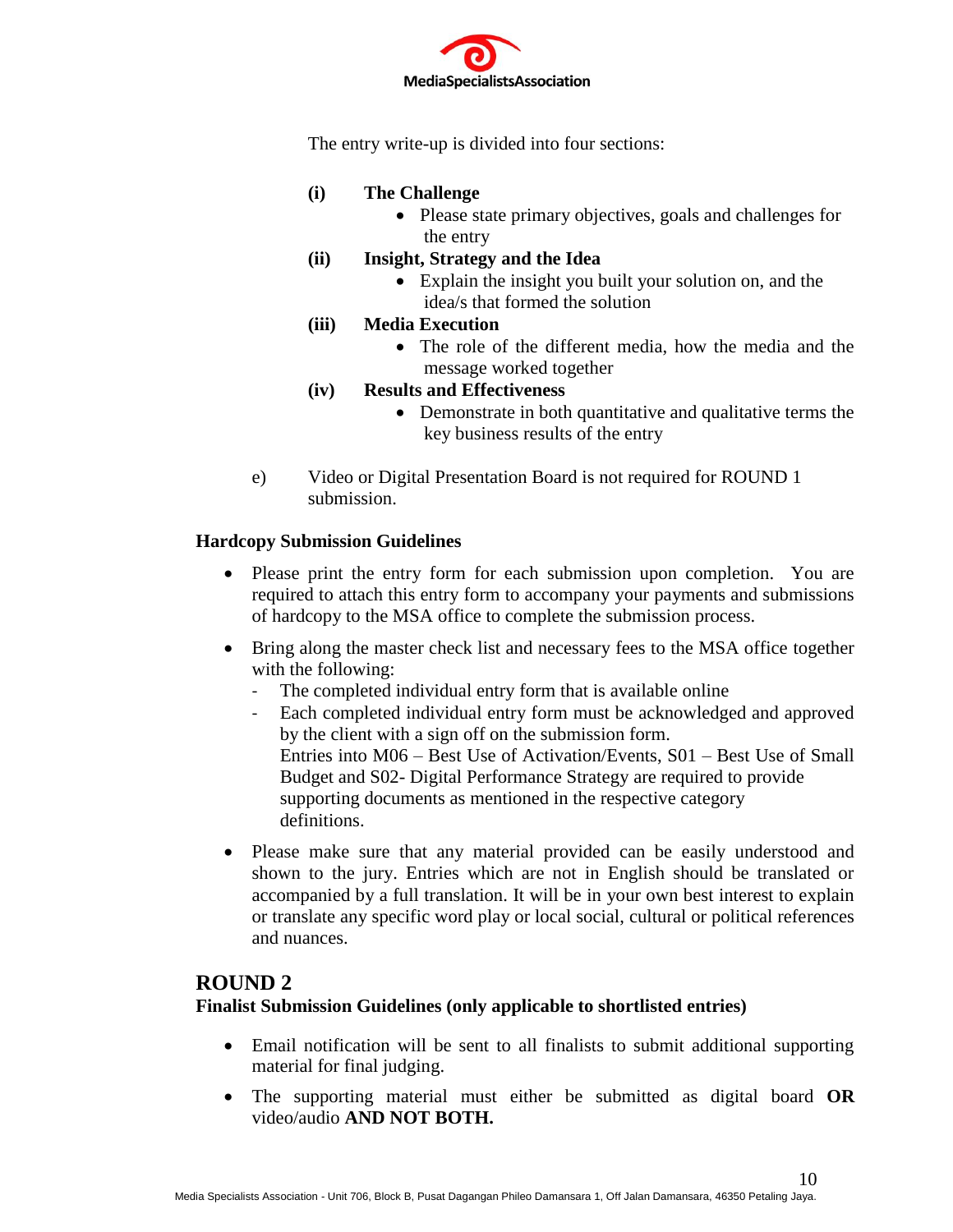

Option 1: Digital Presentation Board (PPT file) - can contain any write ups or visuals. The board size should be 1024 x 768 pixels/150dpi or maximum file size of 1 MB.

Option 2: Video/Audio - movie/audio/flash (whichever is applicable) for their shortlisted entries.

- The movie/audio/flash **MUST NOT exceed 2 minutes** in length.
- Submit your supporting materials that is relevant to the shortlisted entry according to the format specified:
	- Digital Movie File(s) in MPG or AVI format
	- Digital Audio File(s) in WAV format
	- Digital Flash File(s) in SWF format
- Ensure you submit high resolution file in DVD format (Mpeg2 -720 x 576; 25) fps).
- Please ensure all agency logo, name, trademarks, or any unique-identifying collaterals are not included, mentioned or presented in any way or form in the presentation materials. Non-compliance will result in disqualification.
- Entrants are responsible for ensuring that they have the right to use the images uploaded. This could include use in, but is not restricted to delegate screenings, post event promotions, festival websites, partner company websites, official DVD and other public domains.
- We will not accept replacement material so please make sure that the digital board you have submitted is final and it is can be used for judging and shown publicly.
- It is the responsibility of the finalists to ensure good quality of the movie/audio/flash/PPT file before submission.
- All DVDs must reach MSA office by **16 June 2017 (Friday), 2pm.**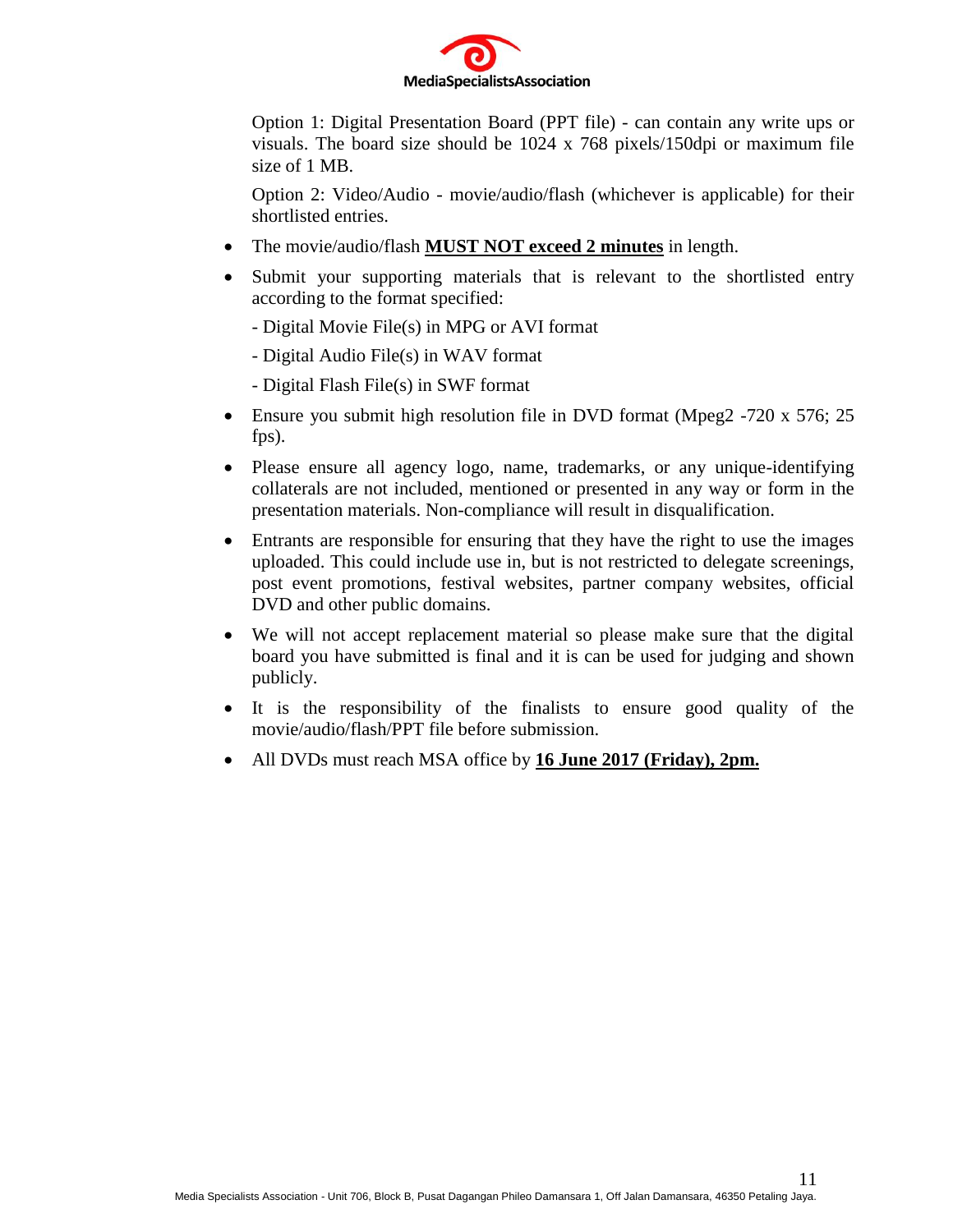

## **G. Fees & Submission of Entries**

For submission by 5.00pm, 24 March 2017

MSA Members: RM400 per entry + 6% GST (Total payable per entry is RM 424.00)

For submission by 5.00pm, 31 March 2017

MSA Members: RM600 per entry + 6% GST (Total payable per entry is RM 636.00)

 **Cheques should be made payable to "Media Specialists Association"** All cheques must be crossed "account payee only". The agency's name, address and telephone number should be clearly stated on the outside of the envelope.

**Note**: A tax invoice will be issued after entry fees inclusive of GST is paid

 All submissions must reach the MSA Office before 5pm, on **24 March 2017 (Friday)** at:

**Media Specialists Association Unit 706, Block B, Pusat Dagangan Phileo Damansara 1, Off Jalan Damansara 46350 Petaling Jaya**

**Tel: 03-7660 8535 Contact person: Mr. Mitchell Chan** 

- We will allow the flexibility to submit with penalty **(late fee till 5.00pm, 31 March 2017, Friday)**. No requests to extend this deadline will be entertained.
- MSA cannot accept responsibilities for loss or damage to work submitted under any circumstances. All items submitted are non-returnable.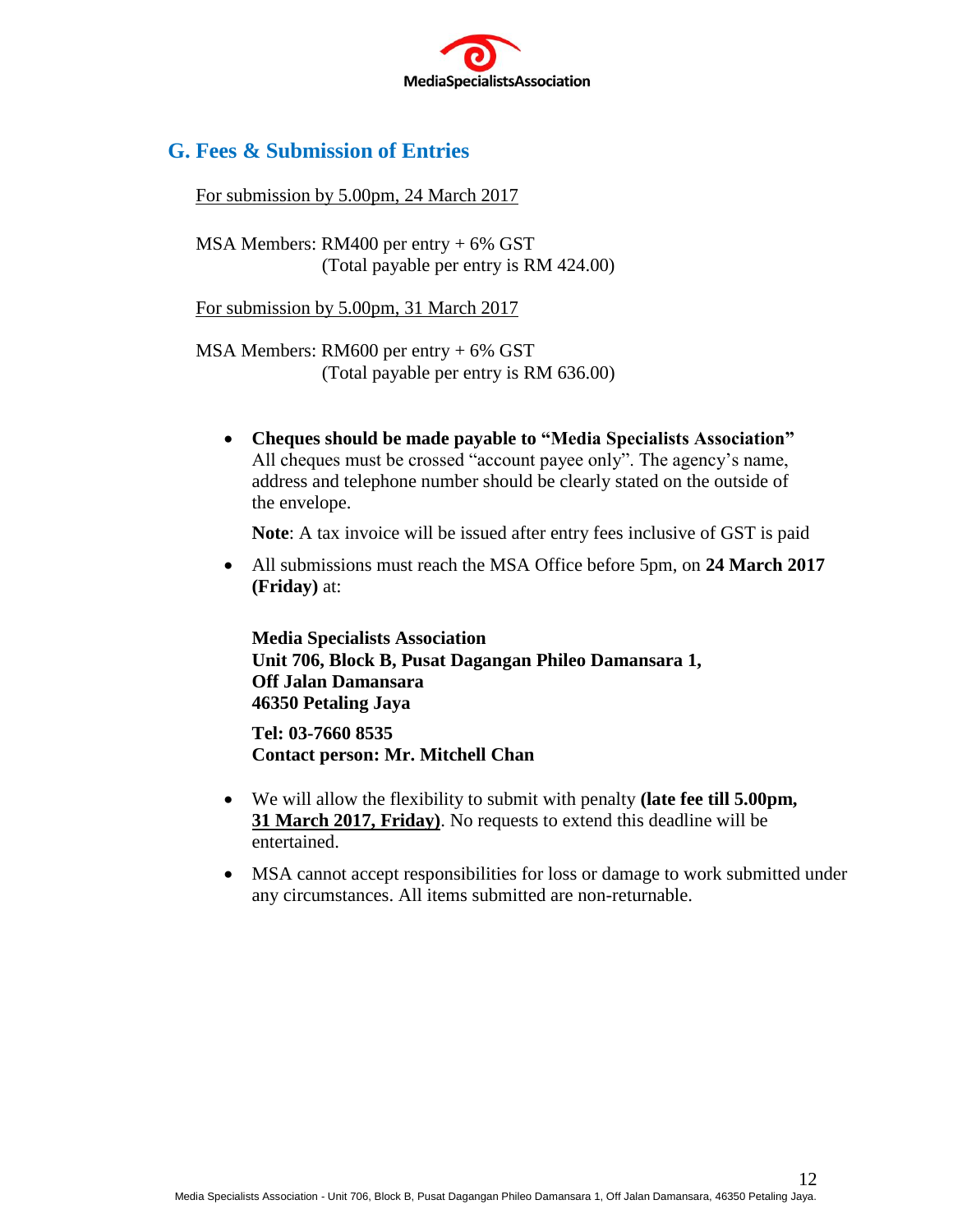

## **H. Miscellaneous**

- 1. The decisions of the MMA Organising Committee together with MSA President in all matters relating to the Malaysian Media Awards shall be final and binding.
- 2. The entrant grants MSA permission to show the entries at such times as deemed appropriate.
- 3. Incomplete or incorrect entries risk disqualification. Please observe the entry rule strictly.
- 4. In the event of a complaint against any entry , the MMA Organising Committee together with MSA President will conduct a full investigation into each case and will request detailed documentation from all parties concerned including the complainant, the entrants and the client.
- 5. The MMA Organising Committee together with MSA President will have no hesitation in disqualifying an award in cases where the complaint is upheld.
- 6. Please check carefully the credits you have entered. If you are short-listed or are a winner, these credits will be typed on the certificate as you have typed them. Any amendments may incur administrative costs
- 7. The information you give in the credits section may be published and/or appear on recognition certificates.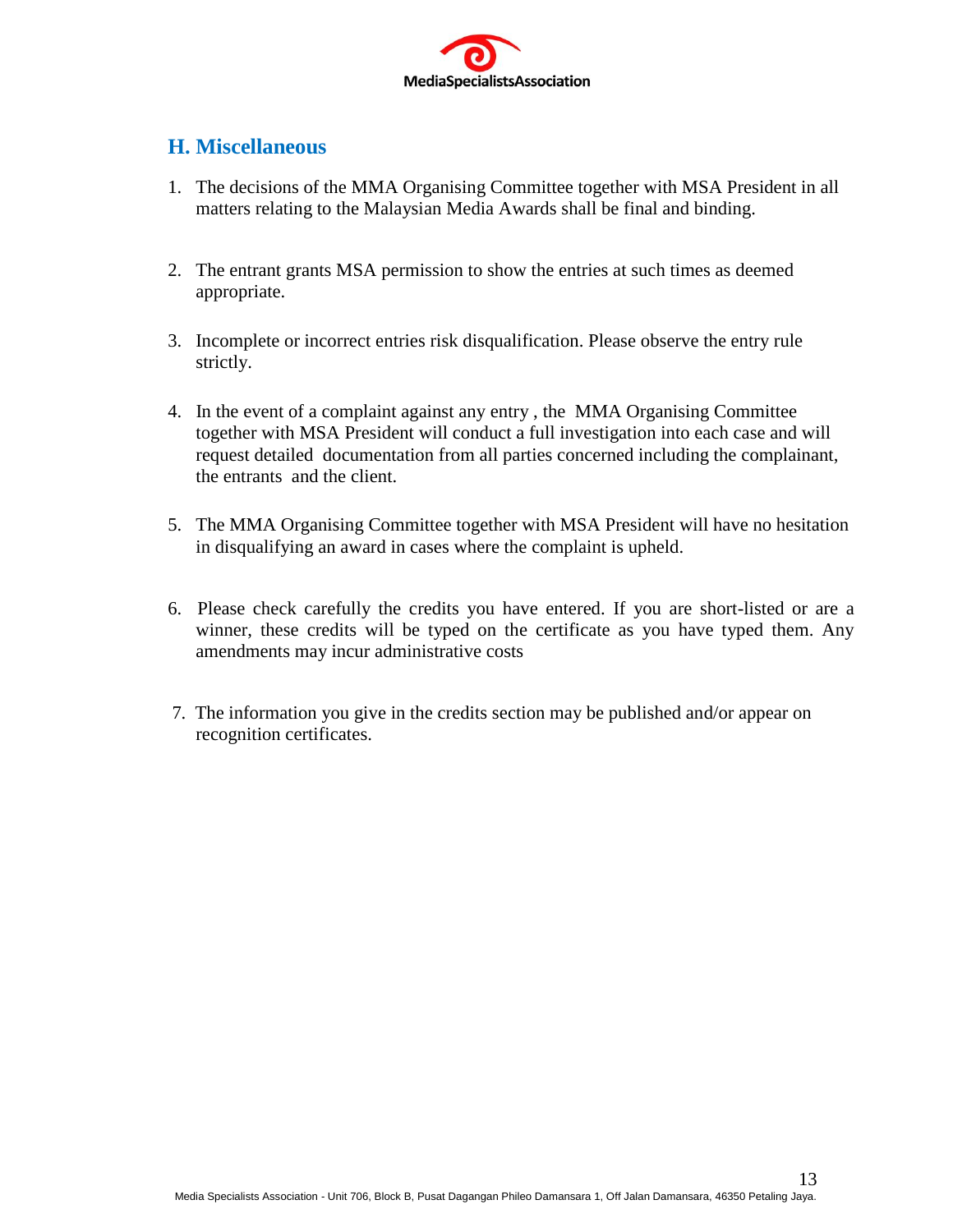

## **ENTRANT CHECKLIST – The Do's & Don'ts**

- Entry submissions are limited to 42 per agency.
- Ensure your entry is built around a media strategy rather than relying on the creative content.
- Campaign execution must be done in Malaysia only for multi country campaigns including Malaysia as a market, please focus on the Malaysia execution details.
- All campaign implementation must have been executed for the first time between 1 January and 31 December 2016 in Malaysia. It should not be a repeat campaign. If entry is an updated version from the previous year campaign – entrant must explain the updated execution details.
- Best Use of Out of Home/Point-Of-Sale entries must represent a permanent POS touch point and not a created (temporary) POS platform; A created (temporary) POS platforms should be entered under Best Use of Activation/ Events. Digital purchase platform is not included.
- Ensure entry is submitted into the right category.
- Entries are not allowed to be duplicated in these set of categories, entrant must choose either or:
- $\checkmark$  Branded Content **OR** respective category
- $\checkmark$  Small Budget **OR** any other media category
- $\checkmark$  Campaign that drive Commerce **OR** Digital Performance Strategy
- $\checkmark$  Social Media/Influencers **OR** Digital (online/interactive/mobile)
- OOH/POS **OR** Activation/Events
- Ensure your newspaper/magazine entries are ABC audited publications.
- Ensure agency logo, name, trademarks, or any unique-identifying collaterals are not included, mentioned or presented in any way or form in the presentation materials.
- Entry must originate from your agency or it can also be declared as a joint entry with a creative agency in the given option box when submitting online.
- All Activation/Events entries must be supported with your agency billing documentation (invoice/contract) to client that indicated the activation cost element. This acts as proof that the activation/event project was executed by your agency.
- All Small Budget entries must be supported with invoices as stated in the category definition.
- All Digital Performance Strategy entries must be supported with billings as stated in the category definition.
- Each completed individual entry form must be acknowledged and approved by the client with a sign off on the submission form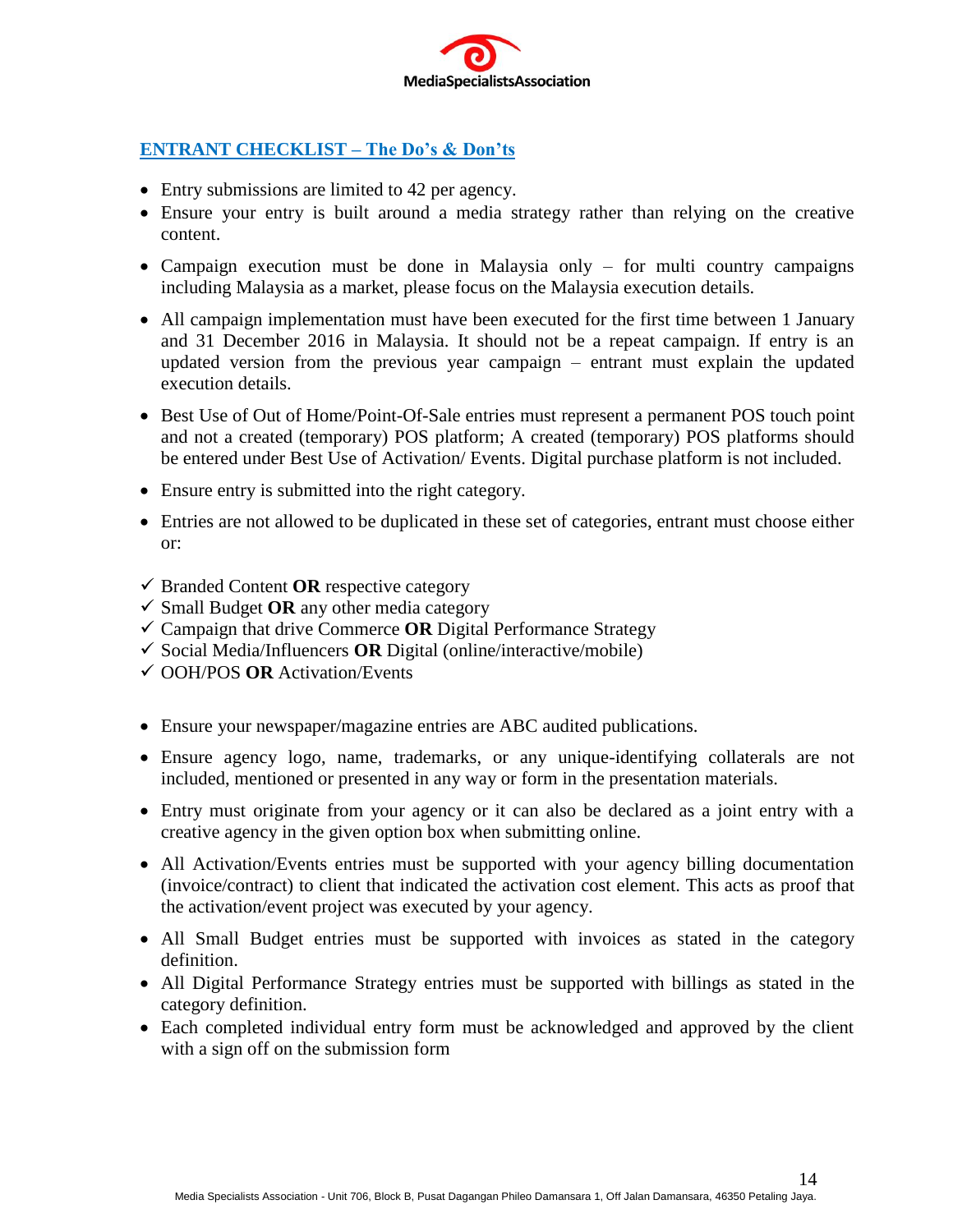

Appendix 1: List of ABC-audited publications (ABC report)

#### **Newspapers**

Asia Times Berita Harian BH Ahad Borneo Post Borneo Post Sabah China Press Morning China Press Night Daily Express Daily Star Guang Ming Day Guang Ming Night Harian Metro International Times Kosmo! Kosmo! Ahad Makkal Osai Malaysia SME Merdeka Daily News Metro Ahad Mingguan Malaysia New Sabah Times New Straits Times New Sunday Times Overseas Chinese Daily News See Hua Daily News See Hua Daily News Sabah Sin Chew Day Sin Chew Night Sunday Post Sunday Star The Edge The Edge Financial Daily The Sun United Daily News Utusan Borneo Utusan Borneo (Sabah) Utusan Malaysia